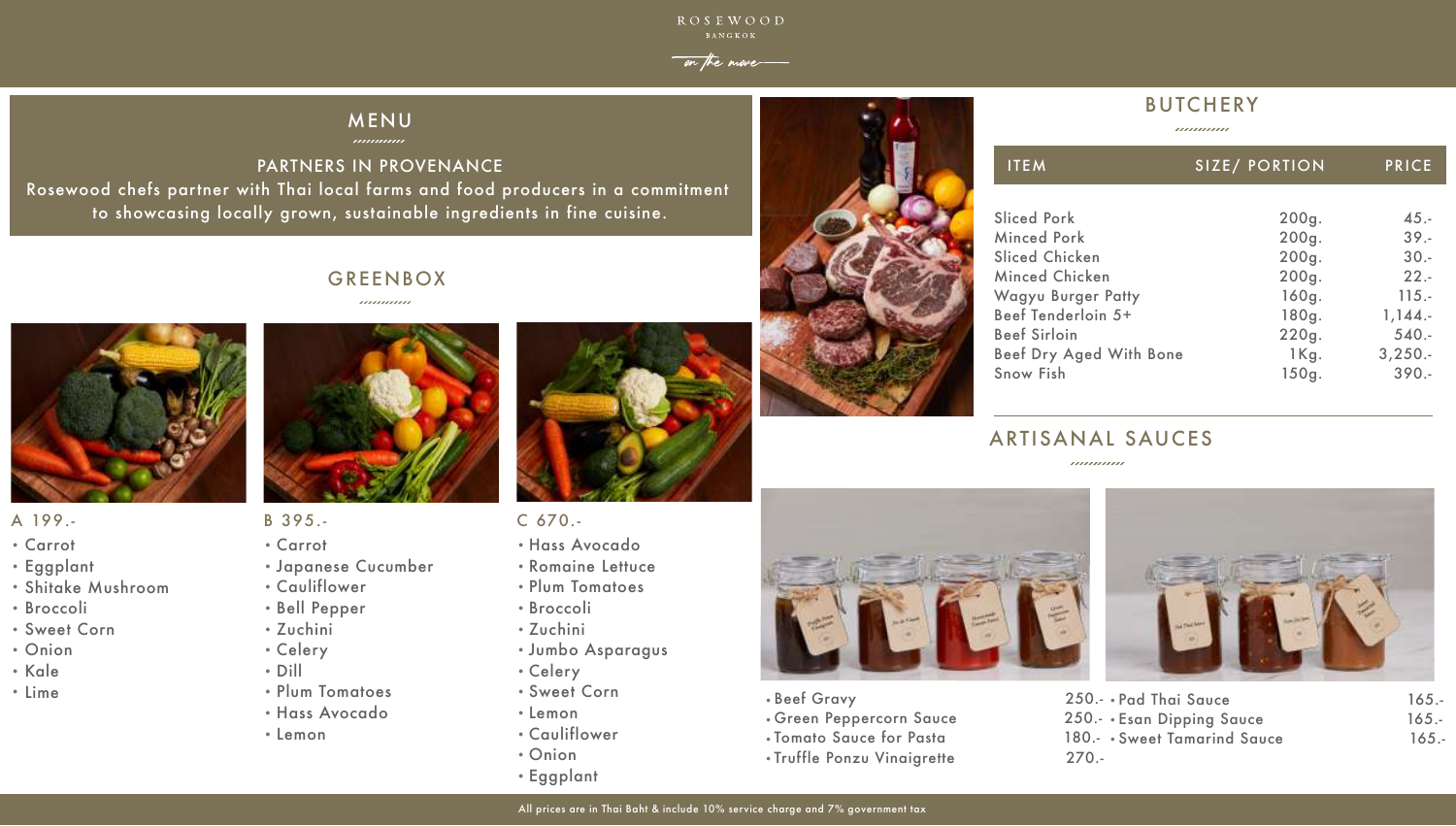### PASTRIES & BREAD



#### PASTRIES 168.-

- Lemon
- Lemon and Poppy Seed
- Chocolate
- 
- Blueberry



- Strawberry Danish
- Mango Danish
- · Plain Croissants (2 Pcs)
- Chocolate Croissants (2 Pcs) Gluten Free Muffin
- Almond Croissants (2 Pcs) Dark Chocolate Pearl
- Cookies (2 Pcs)
- White Chocolate Macadamia Strawberry Cookies (2 Pcs)



- BREAD BAGUETTE FOCCACIA 70.-
- Mini Baguette Burger Bun
- Pain au Levain
- Kraftkorn
- Country Bread
- · Multigrain
- Mini Foccacia



#### CELEBRATION CAKE PASTRIES 550.- 150.- per Bag

- Lemon Meringue Tart
- Mango Dacquoise
- **· Berries Dacquoise**
- Praline Choux
- Rum Baba
- Apple Cinnamon Crumble Tart

#### BAKERY 90.-

- Jasmine Tea
- Chocolate Cake

### **ICE CREAM & SORBETS**

- Financiers
- Madeleines
- Chouquettes

#### 380.- per Litre PER BOX



- Mango & Ginger
- Pear & Tonka Beans
- Raspberry & Lychee
- Jasmine & Orange
- Vanilla
- Matcha
- Chocolate



# HEALTHY MEAL PLANS

#### MONDAY

Lunch: Squash Spaghetti Organic Kale, Hazelnuts, Chickpeas Dinner: Vegan Tikka Masala Tofu, Green Peas, Brown Rice

#### TUESDAY

Lunch: Rainbow Power Salad Assorted Carrots, Chickpeas, Cumin-Herb Salad Dinner: Eggplant Lasagna Zucchini, Parmesan, Mozzarella, Tomatoes

#### WEDNESDAY-

Lunch: Fresh Organic Egg Salad Creamy Dijonnaise Sauce, Cornichons Dinner: Broccoli Quinoa Casserole Basil Pesto Sauce, Parmesan Cheese

#### THURSDAY

Lunch: Black Bean Burritos Cauliflower Rice, Tomato Salsa, Mozzarella Cheese Dinner: Penne Pasta Crushed Pea, Italian Basil Pesto, Pine Nuts

#### FRIDAY

Lunch: Couscous Salad Feta Cheese, Pimento, Roasted Walnuts Dinner: Enchilada Stuffed Sweet Potatoes Cilantro, Corn, Avocado

#### SATURDAY

Lunch: Falafel Salad Bowl Arugula, Radish, Maple Tahini Dressing Dinner: Slow Roasted Leek Toasty Farro, Walnut-Rocket Pesto

#### SUNDAY

Lunch: White Beans Salad Organic Egg, Pickled Red Onions, Sumac Dressing Dinner: Moroccan Style Lentils Pumpkin, Spinach, Red Quinoa

WEEKLY LUNCH OR DINNER WEEKLY LUNCH AND DINNER

#### 300.- 2,050.- 3,950.-